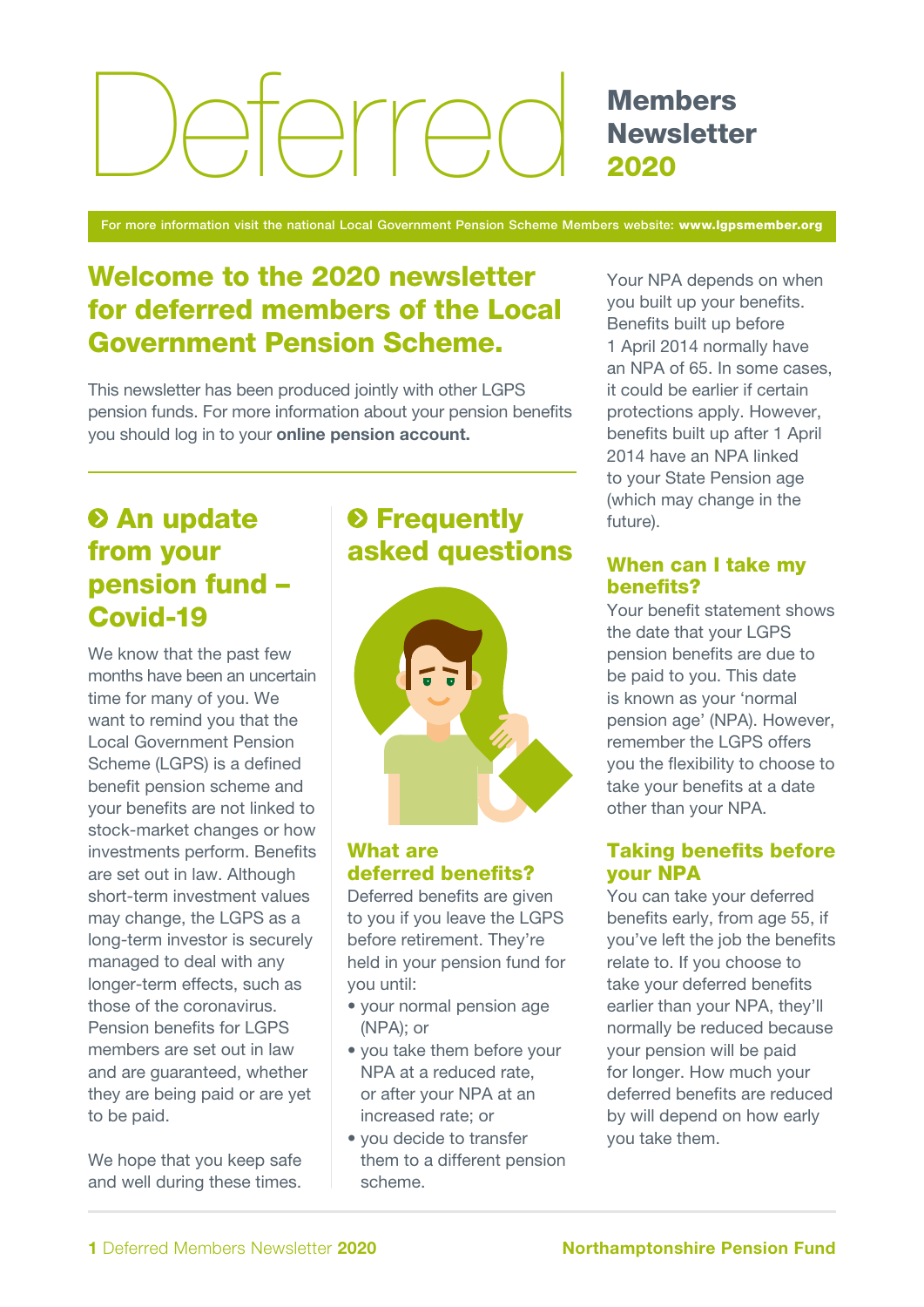The current early retirement reduction factors are shown below.

|                       | <b>Pension</b><br>reduction |               | <b>Retirement grant</b><br>reduction % |
|-----------------------|-----------------------------|---------------|----------------------------------------|
| <b>Years</b><br>early | <b>Male</b>                 | <b>Female</b> | <b>All members</b>                     |
| $\Omega$              | 0.0%                        | 0.0%          | 0.0%                                   |
| $\mathbf{1}$          | 5.1%                        | 5.1%          | 2.3%                                   |
| $\overline{2}$        | 9.9%                        | 9.9%          | 4.6%                                   |
| 3                     | 14.3%                       | 14.3%         | 6.9%                                   |
| 4                     | 18.4%                       | 18.4%         | 9.1%                                   |
| 5                     | 22.2%                       | 22.2%         | 11.2%                                  |
| 6                     | 25.7%                       | 25.7%         | 13.3%                                  |
| $\overline{7}$        | 29.0%                       | 29.0%         | 15.3%                                  |
| 8                     | 32.1%                       | 32.1%         | 17.3%                                  |
| 9                     | 35.0%                       | 35.0%         | 19.2%                                  |
| 10                    | 37.7%                       | 37.7%         | 21.1%                                  |
| 11                    | 41.6%                       | 41.6%         | Doesn't apply                          |
| 12                    | 44.0%                       | 44.0%         | Doesn't apply                          |
| 13                    | 46.3%                       | 46.3%         | Doesn't apply                          |

#### Taking benefits after your NPA

If you left the LGPS after 1 April 1998, you can choose to leave your benefits in the LGPS past your NPA, but we must pay these to you by your 75th birthday. In this case your benefits would be increased for late payment. If you left the LGPS before 1 April 1998, you must take your benefits when they're due.

#### Find out more by using our online benefit calculators

If you want to get an idea of how much your pension benefits would be if you chose to take them at a date other than your NPA, you can use the benefit calculators on [your online pension](https://lgssmember.pensiondetails.co.uk/home/login/index2.html)  [account.](https://lgssmember.pensiondetails.co.uk/home/login/index2.html)

The online calculators are a quick way of seeing how much your pension

benefits would be reduced or increased by, depending on whether you are thinking about taking them before or after your NPA.

You should always ask us for a formal quotation before making the final decision about when to take your benefits, but the online calculators will help you to find out more about your options.

#### Can I take my deferred benefits if I can't work because of ill health?

If you have a permanent ill-health condition you can apply to your former employer to have your deferred benefits released at any age, without any reduction.

Your former employer will ask an independent occupational health physician to give an opinion before they decide whether they can approve your application.

For your application to be approved, you must be permanently incapable of doing the job you were in when you left the LGPS. For more information, go to www.lgpsmember.org/arl/alreadyleft-when.php

#### How do my deferred benefits keep their value against inflation?

Each April, your deferred benefits are adjusted in line with inflation. The pension increase applied to your

benefits is measured by the Consumer Price Index (CPI) as at the previous September. For April 2020, this is 1.7%.

If you became a deferred member before 1 April 2019, you'll get the full 1.7% increase applied to your deferred benefits. If you became a deferred member after 1 April 2019, you'll have a proportion of the increase added to your benefits.

#### What happens to my deferred benefits if I die?

A lump-sum death grant and a survivor's pension may be due to your loved ones if you die while you are a deferred member of the LGPS.

If you left the LGPS before 1 April 2008, the death grant would be the same as your lump-sum retirement grant shown on your deferred benefit statement, including any pension increases since you left.

If you left on or after 1 April 2008, the death grant would be five times your deferred pension, as well as any pension increases since the date you left.

After your death, the following people may be due a pension.

- Your husband, wife or registered civil partner
- Any eligible children
- If you were a member of the LGPS on or after 1 April 2008, someone you live with as if you were married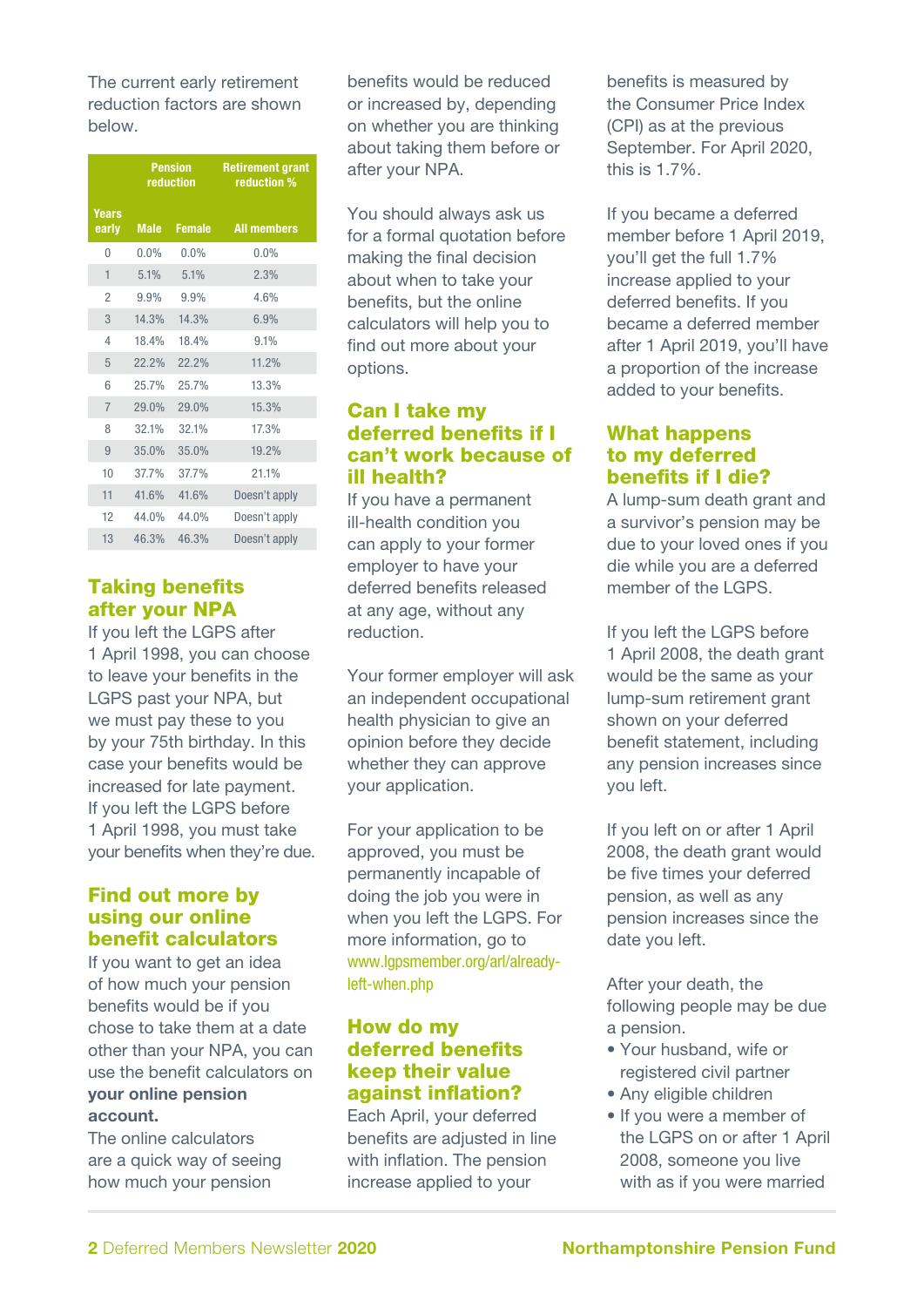Check how much your dependants could get by logging in to **your online** [pension account.](https://lgssmember.pensiondetails.co.uk/home/login/index2.html)

You can also tell us who you would like the death grant to be paid to.

#### How do I update my personal details?

If any of the personal details shown on your statement have changed, you can update us by filling in the relevant [update form.](https://lgssmember.pensiondetails.co.uk/home/members/lgps/active-members/forms-and-resources/index.html)

If your marital status has changed, we need to see a copy of your marriage certificate, civil partnership certificate or decree absolute, as appropriate, so we can update your record.

You can also change some of your personal details online by logging in to [your online](https://lgssmember.pensiondetails.co.uk/home/login/index2.html)  [pension account.](https://lgssmember.pensiondetails.co.uk/home/login/index2.html)

## **8 McCloud** court case

When the LGPS changed from a final salary to a career average pension scheme in 2014, protections for older scheme members were introduced. Similar protections were given in other public sector pension schemes. The Court of Appeal ruled that younger members of the Judges' and Firefighters' Pension schemes have been discriminated against because the protections don't apply to them.

## Your LGPS benefits are one of the most valuable assets you own.

#### However, this makes them attractive to criminals.

Pension scams are on the increase. Fraudsters posing as businesses are becoming more convincing in the methods they use to trick people out of their life savings. Contacting people out of the blue (often referred to as cold-calling) about their pension is now illegal and is usually a sign that the company involved is not what they seem.

The Pensions Regulator has produced a useful guide which tells you what to look out for if you are considering transferring your LGPS benefits to a company offering to manage your pension savings. For more information, please visit the [Pension](https://www.thepensionsregulator.gov.uk/pension-scams)  [Regulator's website.](https://www.thepensionsregulator.gov.uk/pension-scams)

The Government has said that there'll be changes to all main public sector schemes, including the LGPS, to remove this discrimination. As they're still considering what changes need to be made, we can't show the impact of the judgment in your statement. If you qualify for protection it will apply automatically - you don't need to make a claim. For more information, see the [LGPS website.](https://lgpsmember.org/news/story/mccloud_qanda.php)

## **O** Don't gamble your financial future

You have the right to transfer your deferred benefits out of the LGPS to a defined contribution arrangement which offers flexible benefits. However, it's very important you're aware that transferring out of the LGPS to another pension scheme where your benefits may be linked to investment markets is unlikely to be good for your financial future, except in exceptional circumstances.

If you're thinking of transferring your benefits, make sure you check what LGPS benefits you will be giving up, as well as any costs associated with a transfer, and what transferring your benefits might mean for you in the long term.

Deciding whether to transfer out of the LGPS is a serious financial decision which needs careful consideration. You should only make this decision after taking financial advice from registered independent financial advisors. In some cases, by law you must take financial advice before you can transfer.

For further information, visit the [Pensions Advisory](https://www.pensionsadvisoryservice.org.uk)  [Service](https://www.pensionsadvisoryservice.org.uk) website and the [Pensions Regulator's](https://www.thepensionsregulator.gov.uk)  [website.](https://www.thepensionsregulator.gov.uk)